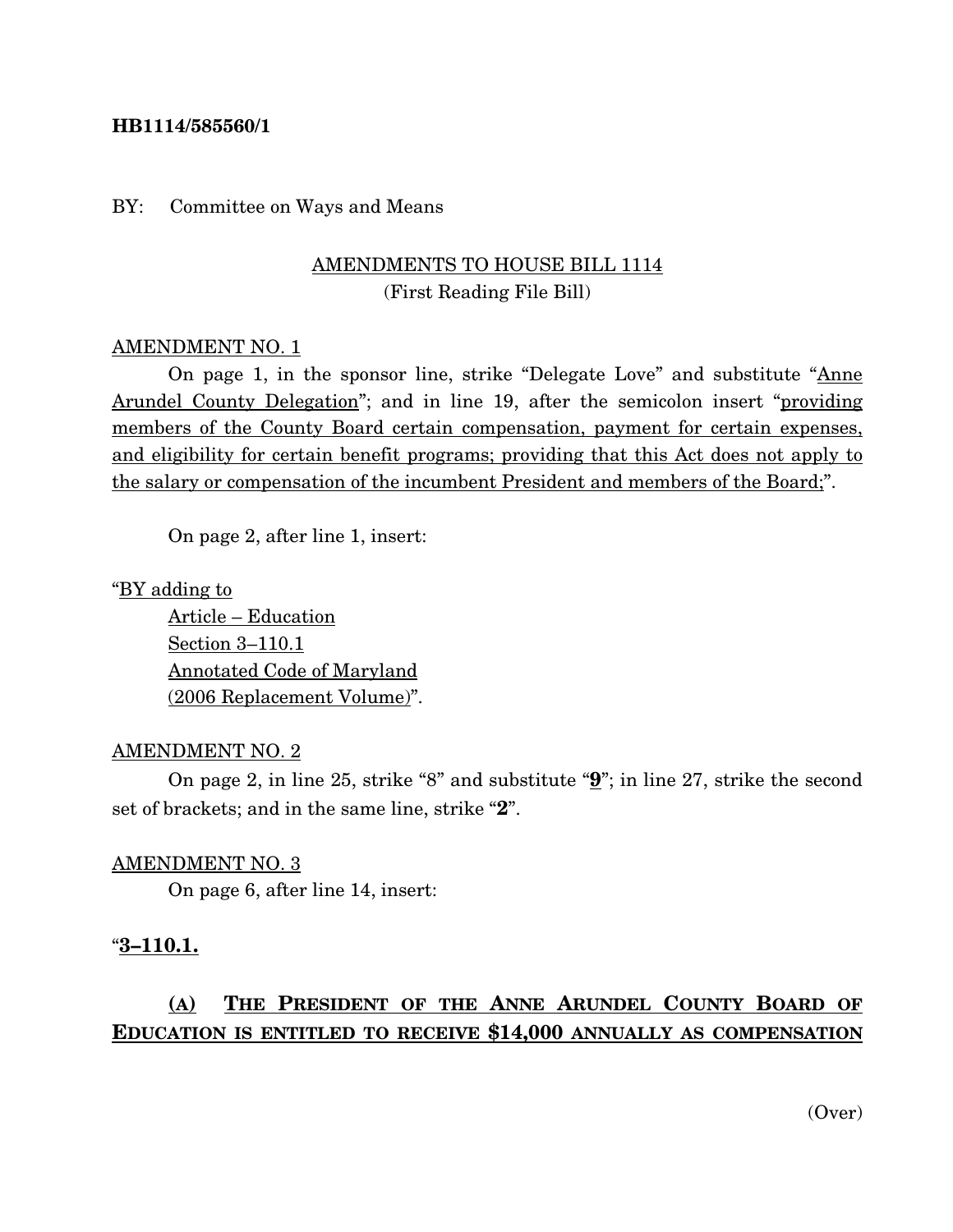**AND THE OTHER BOARD MEMBERS ARE ENTITLED TO RECEIVE \$12,000 EACH ANNUALLY AS COMPENSATION.**

**(B) AFTER SUBMITTING VOUCHERS UNDER THE RULES AND REGULATIONS ADOPTED BY THE COUNTY BOARD, THE PRESIDENT AND THE OTHER BOARD MEMBERS ARE ENTITLED TO RECEIVE REIMBURSEMENT FOR TRAVEL AND OTHER EXPENSES AS PROVIDED IN THE ANNE ARUNDEL COUNTY BUDGET.**

**(C) THE EMPLOYER'S SHARE FOR STATE RETIREMENT AND PENSION CONTRIBUTIONS MADE ON BEHALF OF THE PRESIDENT AND OTHER BOARD MEMBERS MAY NOT BE CONSIDERED COMPENSATION FOR THE PURPOSE OF CALCULATING COMPENSATION UNDER SUBSECTION (A) OF THIS SECTION.**

**(D) (1) THE PRESIDENT AND OTHER BOARD MEMBERS MAY PARTICIPATE IN HEALTH INSURANCE AND OTHER BENEFIT PROGRAMS SPONSORED BY THE BOARD.**

**(2) A BOARD MEMBER'S PARTICIPATION IN A BENEFIT PROGRAM SPONSORED BY THE BOARD UNDER THIS SUBSECTION MAY NOT BE CONSIDERED COMPENSATION FOR THE PURPOSE OF CALCULATING COMPENSATION UNDER SUBSECTION (A) OF THIS SECTION.**".

AMENDMENT NO. 4

On page 7, after line 8, insert:

"SECTION 4. AND BE IT FURTHER ENACTED, That, pursuant to Article III, § 35 of the Maryland Constitution, this Act may not be construed to extend or apply to the salary or compensation of the President and members of the Anne Arundel County Board of Education in office on the effective date of this Act, but the provisions of this